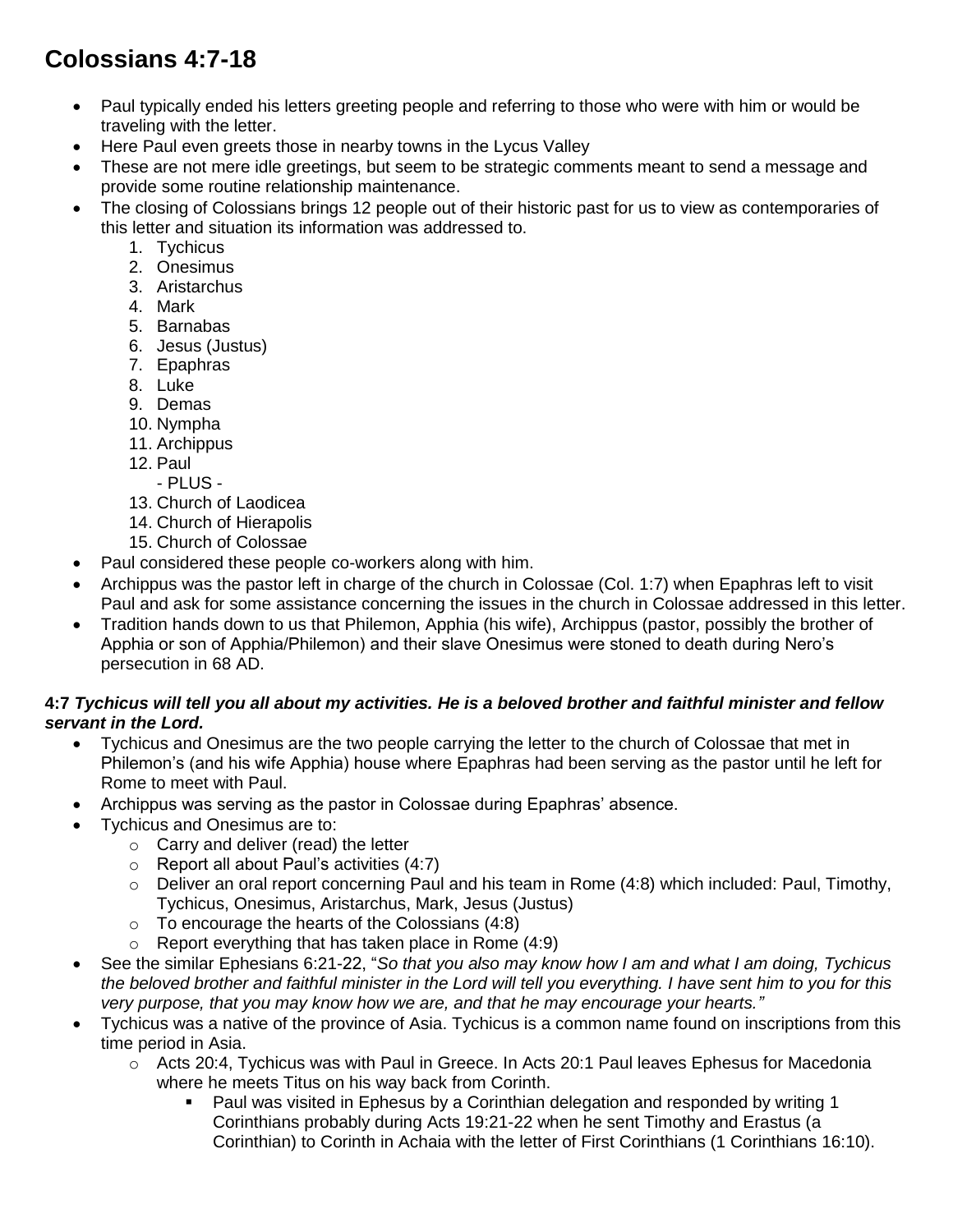- The conflict in Corinth continued so Paul visited Corinth from Ephesus (likely crossing over by sea) 2 Cor. 2:1
- Paul followed that visit with a very harsh letter called "the painful letter" (2 Cor. 2:1-4) that he at first regretted having written and sent, but since it produced results he was ultimately pleased that he wrote and sent it (2 Cor. 7:8-9)
- Timothy returns to Ephesus apparently defeated by the Corinthians so Paul send Titus with a third letter to Corinth (2 Cor. 7:
- Paul leaves Ephesus for Macedonia intending to visit Corinth (Acts 20:1). There Paul meets Titus who gives a good report concerning the Corinthians (2 Cor. 7:6; 8:16-24)
- Paul writes 2 Corinthians from Macedonian before he goes to Corinth in Acts 20:2.
- Paul then returned to Macedonia for 3 months but fled because of a Jewish assassination plot. (Acts 20:3)
- Tychicus and a group of six other men traveled with Paul and went ahead of him to Troas as Paul avoided the Jewish assassination trap. (Acts 20:4-6)
- Tychicus may have continued on with Paul to Jerusalem or he may have stopped in Asia on the way through.
- $\circ$  2 Timothy 4:12, Paul sends Tychicus to Ephesus during his second and fatal imprisonment in
- $\circ$  Titus 3:12, Paul sent Tychicus or Artemas to relieve Titus in Crete in order that Titus could meet Paul in Nicopolis.
- o Tychicus is describe in three ways by Paul:
	- A beloved brother indicating spiritual family and affection<br>Faithful minister indicating his quality of functioning in the
	- Faithful minister indicating his quality of functioning in the body. The office or gift is not identified
	- Fellow servant (doulos, slave) indicating service for Christ the Master.

## **4:8 I have sent him to you for this very purpose, that you may know how we are and that he may encourage your hearts**,

## **4:9 and with him Onesimus, our faithful and beloved brother, who is one of you. They will tell you of everything that has taken place here.**

- Onesimus is assumed to be the run away slave of Philemon for several reason including context and historical tradition.
- Onesimus was a very common name for slaves since in meant "useful."
- Onesimus is described in three ways:
	- $\circ$  Faithful –
	- $\circ$  Beloved brother indicating he was a believer
	- $\circ$  One of you indication he was a native of Colossae (doubtful since he was a slave and probably some kind of a foreigner) or was now one of the members of the house of believers

**4:10 Aristarchus my fellow prisoner greets you, and Mark the cousin of Barnabas (concerning whom you have received instructions—if he comes to you, welcome him), 11 and Jesus who is called Justus. These are the only men of the circumcision among my fellow workers for the kingdom of God, and they have been a comfort to me**.

- Six men greet the Colossae church
	- $\circ$  Three are Jews identified as "men of the circumcision" Aristarchus, Mark, Jesus (Justus)
	- $\circ$  Three are Gentiles (listed below) Epaphras, Luke, Demas
- 5 of these 6 are also included in the greeting in the book of Philemon verses 23-24 *"Epaphras, my fellow prisoner in Christ Jesus, sends greetings to you, and so do Mark, Aristarchus, Demas, and Luke, my fellow workers."* The only one not mentioned is Jesus (Justus) the Jew.
- These three Jewish men are referred to as:
	- $\circ$  "the only men of the circumcision" indicating they are the only three Jews who have picked up Paul's vision to reach the Gentiles.
	- $\circ$  "fellow workers of the kingdom of God" they are not mere Jewish believers, but the labor with Paul in his ministry
	- $\circ$  "been a comfort to me" the word here from "comfort" is a medical term for a tonic taken from opium and was a drug called paregoric which was a medication extracted as a solution from opium to be used as a cough suppressant, a pain killer and to treat diarrhea
- Aristarchus –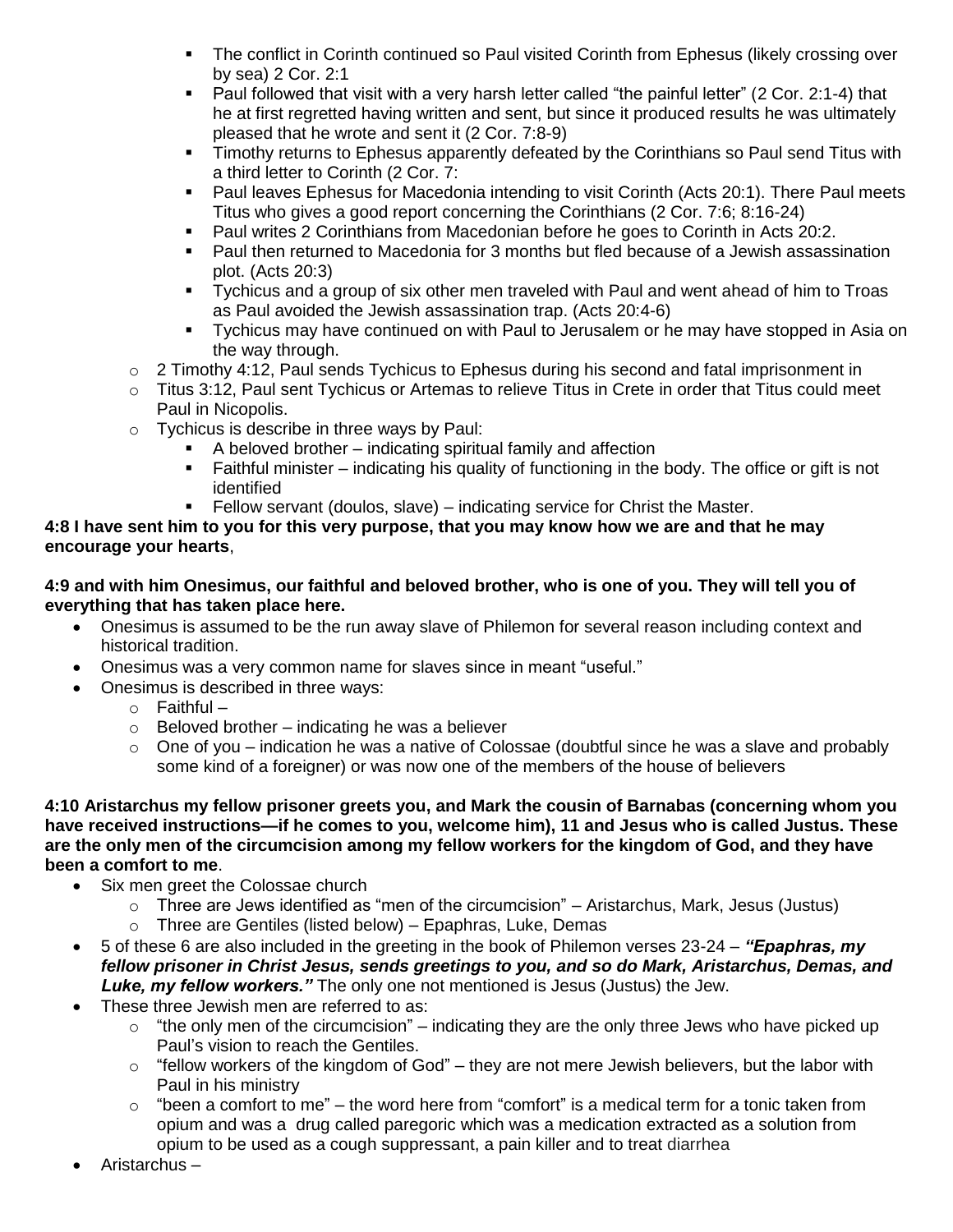- o A Jew
- $\circ$  A Macedonian from Thessalonica
- $\circ$  Likely came to the faith during Paul's turbulent visit to Thessalonica (Acts 17:1-9)
- $\circ$  Aristarchus may have been one of the original recipients of the letters of First and Second Thessalonians.
- o Aristarchus was in the middle of the Ephesus riot in Acts 19:29
- o Aristarchus traveled with Paul to Jerusalem in Acts 20:4
- $\circ$  Aristarchus was still with Paul when he left Cesarea as a prisoner for Rome and he accompanied Paul on the ship to Rome (Acts 27:2)
- Aristarchus is called a "fellow prisoner" which is not referring to a legal prisoner, but a "prisoner of war" (also used in Romans 16:7 of Andronicus and Junia).  $\rightarrow$  It is reasonable to assume the Aristarchus has stuck with Paul from the Jewish uprising that chased Paul out of Thessalonica through the years in Ephesus that resulted in the riot through the Corinthian church rebellion to Paul's arrest on the Temple Mount in Jerusalem to imprisonment in Caesarea and onto this Roman imprisonment that included the Mediterranean shipwreck!!
- Mark
	- o A Jew
	- $\circ$  John Mark of Acts that abandoned Paul and Barnabas. (Acts 13:5 and Acts 15:38)
	- o From a wealthy family in Jerusalem
	- $\circ$  Mother was Mary of Jerusalem that owned the house where the early Jerusalem church met and the Last Supper was hosted and the outpouring of the Spirit occurred. (Acts 12:12)
	- o Mark 14:51-52 may be John Mark escaping from Jesus' arrest
- Mark wrote the Gospel of Mark from Rome and had access to both Peter and Paul, plus first hand experience with Jesus and the events in Jerusalem.
- Paul may be giving written approval of John Mark after their falling out earlier.
- Jesus (Justice)
	- o A Jew
	- o All we know of Jesus (Justice) is here
	- $\circ$  Jesus was a common name. A Hellenized form of Joshua used by the Jews until the second century when the use of the name complete stops.
	- o Like Paul had both a Greek (Paul) and a Jewish (Saul) name, so did Jesus (Justice) with Jesus being the Jewish name (a form of Joshua) and Justice being the Greek name.

## **4:12 Epaphras, who is one of you, a servant of Christ Jesus, greets you, always struggling on your behalf in his prayers, that you may stand mature and fully assured in all the will of God**.

- Ephaphras
	- $\circ$  "one of you" is the same as said of Onesimus... likely a believer from Colossae
	- o "a slave of Christ Jesus"
	- $\circ$  "struggling" for the Colossians "in prayer" the Greek word "struggling" is from the Greek word "agon 
	" and has already been used in Col. 1:29 and 2:1.
		- A related word is used of Jesus' praying in the Garden. In Luke 22:44.
		- Same word is used for prayer in Acts 12:5 and Romans 15:30
	- $\circ$  It would appear that Ephaphras was praying along with Paul for the Colossians maturity and God's will in their life as in Colossians 1:9-11 and 1:28-2:3. Here Paul says Ephaphras is praying for:
		- "you may stand mature"
		- "fully assured"
		- "in all the will of God"



**4:13 For I bear him witness that he has worked hard for you and for those in Laodicea and in Hierapolis**.

 Ephaphras has "worked hard" for the people in the churches of Colossae, Laodicea and Hierapolis. **4:14 Luke the beloved physician greets you, as does Demas**.

 $\bullet$  Luke  $-$ 

 Demas – deserted Paul in 2 Tim. 4:10 because he loved this world

NOTE: Timothy sends no greeting?